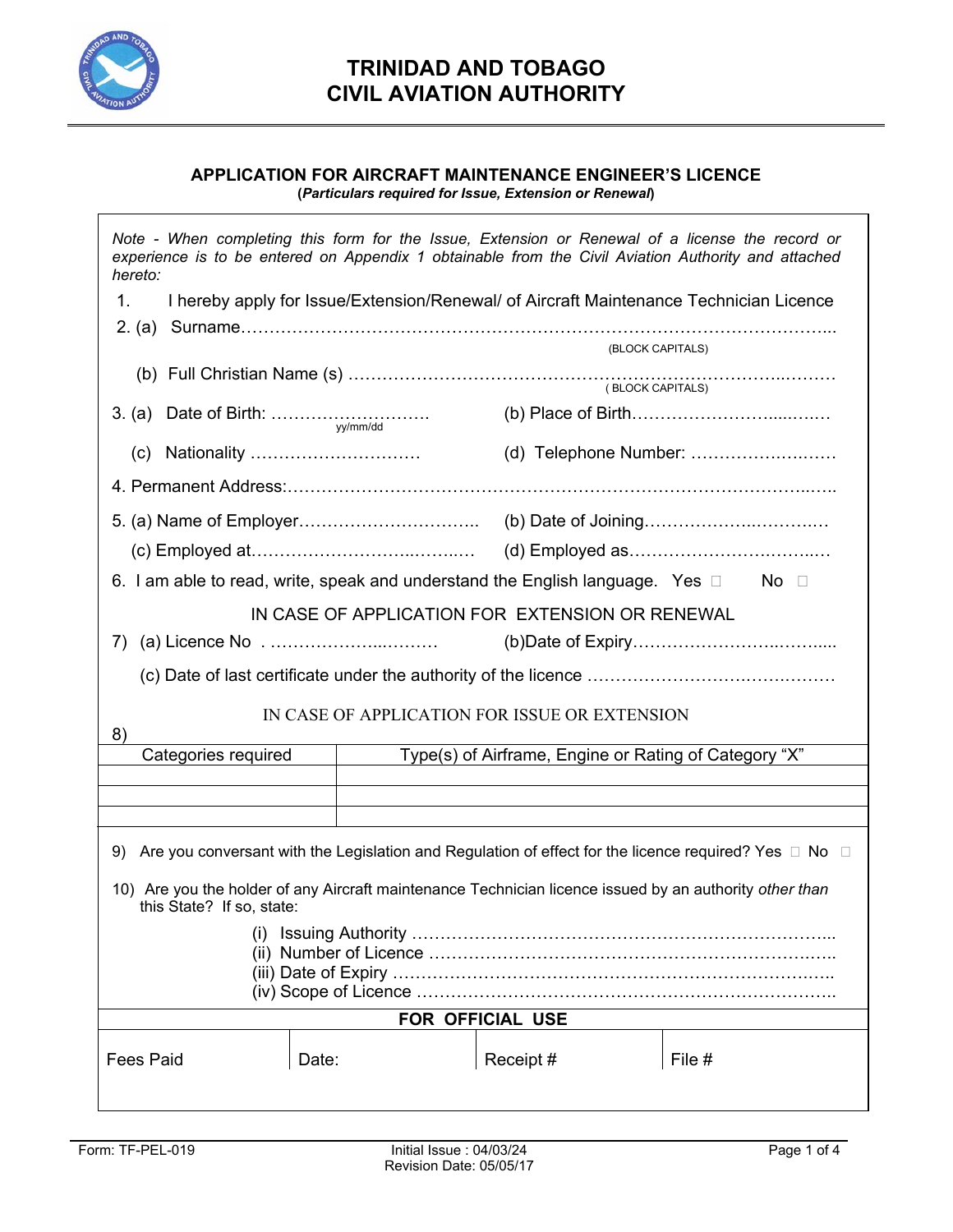

### **AIRCRAFT MAINTENANCE ENGINEER'S LICENCE To be completed only when the application is for the RENEWAL of a Licence**

| 11) State the precise nature of employment SINCE LAST APPLICATION, quoting type(s) or equipment.<br>(Statements may be required to be confirmed). |               |                        |                     |
|---------------------------------------------------------------------------------------------------------------------------------------------------|---------------|------------------------|---------------------|
| Precise nature of employment                                                                                                                      | <b>PERIOD</b> |                        |                     |
|                                                                                                                                                   | From          | To                     | <b>Confirmed By</b> |
| (a) Airframe maintenance                                                                                                                          |               |                        |                     |
|                                                                                                                                                   |               |                        |                     |
|                                                                                                                                                   |               |                        |                     |
|                                                                                                                                                   |               |                        |                     |
|                                                                                                                                                   |               |                        |                     |
| (b) Aircraft major repair and major overhaul                                                                                                      |               |                        |                     |
|                                                                                                                                                   |               |                        |                     |
|                                                                                                                                                   |               |                        |                     |
|                                                                                                                                                   |               |                        |                     |
|                                                                                                                                                   |               |                        |                     |
| (c) Engine maintenance                                                                                                                            |               |                        |                     |
|                                                                                                                                                   |               |                        |                     |
|                                                                                                                                                   |               |                        |                     |
|                                                                                                                                                   |               |                        |                     |
|                                                                                                                                                   |               |                        |                     |
| (d) Engine complete overhaul                                                                                                                      |               |                        |                     |
|                                                                                                                                                   |               |                        |                     |
|                                                                                                                                                   |               |                        |                     |
|                                                                                                                                                   |               |                        |                     |
|                                                                                                                                                   |               |                        |                     |
| (e) Other duties                                                                                                                                  |               |                        |                     |
|                                                                                                                                                   |               |                        |                     |
|                                                                                                                                                   |               |                        |                     |
|                                                                                                                                                   |               |                        |                     |
|                                                                                                                                                   |               |                        |                     |
|                                                                                                                                                   |               |                        |                     |
| 12. Declaration: I hereby certify that the particulars I have given in this form are true to the best of my knowledge<br>and belief.              |               |                        |                     |
|                                                                                                                                                   |               |                        |                     |
| Date of application                                                                                                                               |               | Signature of applicant |                     |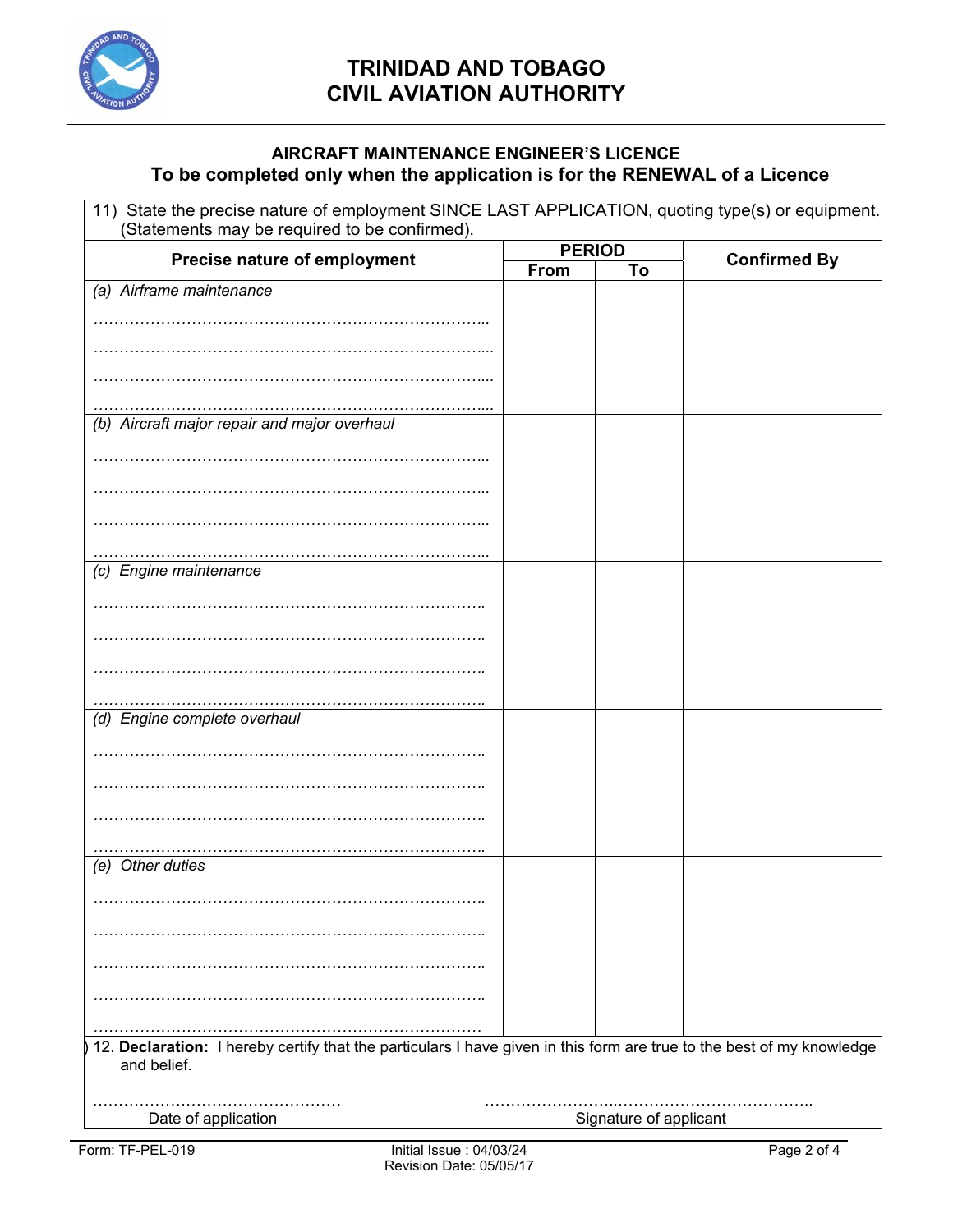

# **TRINIDAD AND TOBAGO CIVIL AVIATION AUTHORITY**

## **APPENDIX 1**

### **AIRCRAFT MAINTENANCE ENGINEER'S LICENCE**

| NOTE: This Appendix must be completed when applying for the ISSUE or EXTENSION of<br>an Aircraft Maintenance Technician's Licence                                                                                                                      |                                 |                                   |                                                  |  |  |
|--------------------------------------------------------------------------------------------------------------------------------------------------------------------------------------------------------------------------------------------------------|---------------------------------|-----------------------------------|--------------------------------------------------|--|--|
|                                                                                                                                                                                                                                                        |                                 |                                   |                                                  |  |  |
| (BLOCK CAPITALS)                                                                                                                                                                                                                                       |                                 |                                   |                                                  |  |  |
| (BLOCK CAPITALS)                                                                                                                                                                                                                                       |                                 |                                   |                                                  |  |  |
| Give details of ALL applications made for the ISSUE or EXTENSION of an Aircraft<br>2.                                                                                                                                                                  |                                 |                                   |                                                  |  |  |
| Maintenance Technician's Licence during the LAST TWO years.<br>(NOTE: Details should include applications made to overseas Licensing authorities)                                                                                                      |                                 |                                   |                                                  |  |  |
| <b>Date</b>                                                                                                                                                                                                                                            | To whom application<br>was made | Category and type(s)<br>or rating | <b>Results of application</b><br>and Examination |  |  |
|                                                                                                                                                                                                                                                        |                                 |                                   |                                                  |  |  |
|                                                                                                                                                                                                                                                        |                                 |                                   |                                                  |  |  |
|                                                                                                                                                                                                                                                        |                                 |                                   |                                                  |  |  |
| <b>PARTICULARS OF EXPERIENCE</b>                                                                                                                                                                                                                       |                                 |                                   |                                                  |  |  |
| 3. State in date order full particulars of employment and/or current apprenticeship (including<br>H.M. Forces, if applicable) together with any practical experience gained during<br>service in<br>studentship at any aeronautical school or college. |                                 |                                   |                                                  |  |  |
| <b>IMPORTANT:</b><br>(1) The application may not be accepted unless (a) the information required is<br>given in the fullest detail, (b) the experience stated fulfils the requirements for<br>the category of licence for which application is made.   |                                 |                                   |                                                  |  |  |
| (2) If application is for EXTENSION within a Category, particulars of relevant<br>experience required ONLY since date of last application for the Category.                                                                                            |                                 |                                   |                                                  |  |  |
| (3) Declaration may be required to be certified.                                                                                                                                                                                                       |                                 |                                   |                                                  |  |  |
| (A) Airframe, Engine or Accessory(ies) in case of Category "X".                                                                                                                                                                                        |                                 |                                   |                                                  |  |  |
| (B) Precise nature of work, and name of person in charge of Department.<br>$(C)$ Inclusive dates.                                                                                                                                                      |                                 |                                   |                                                  |  |  |
|                                                                                                                                                                                                                                                        |                                 |                                   |                                                  |  |  |
|                                                                                                                                                                                                                                                        |                                 |                                   |                                                  |  |  |
|                                                                                                                                                                                                                                                        |                                 |                                   |                                                  |  |  |
|                                                                                                                                                                                                                                                        |                                 |                                   |                                                  |  |  |
|                                                                                                                                                                                                                                                        |                                 |                                   |                                                  |  |  |
|                                                                                                                                                                                                                                                        |                                 |                                   |                                                  |  |  |
|                                                                                                                                                                                                                                                        |                                 |                                   |                                                  |  |  |